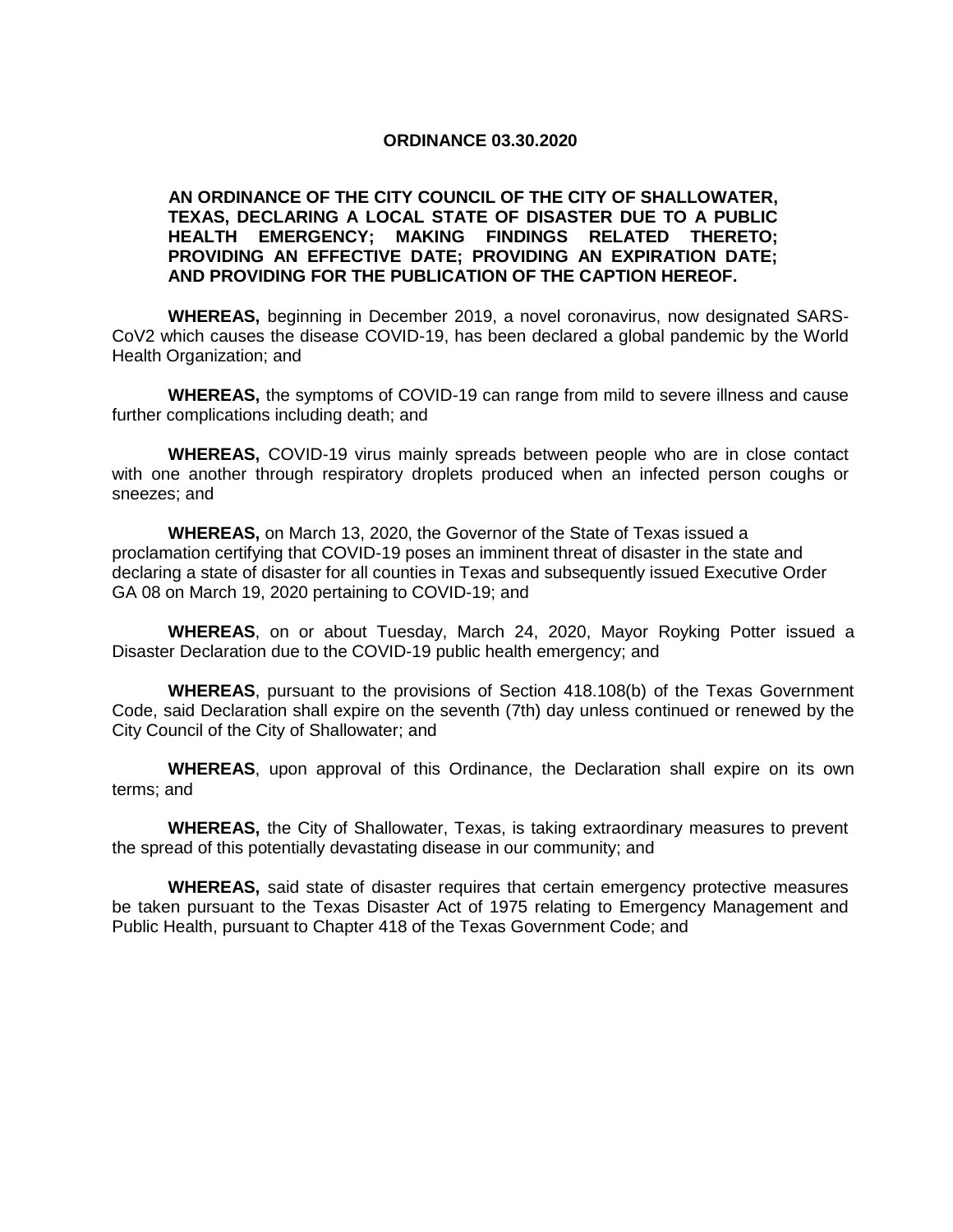**WHEREAS,** the Mayor of the City of Shallowater, Texas has amended the declaration of March 18, 2020 from its original provision to include directives by the Governor of the State of Texas and additional protocols for the City.

**WHEREAS,** the City Council of the City of Shallowater, Texas, desires to issue the following declaration of a local state of disaster pursuant to its authority under state law.

## **NOW THEREFORE, BE IT ORDAINED BY THE CITY COUNCIL OF THE CITY OF SHALLOWATER, TEXAS, THAT:**

**SECTION 1.** That a local state of disaster for public health emergency is hereby declared for the City of Shallowater, Texas, pursuant to Section 418.108(a) of the Texas Government Code.

**SECTION 2.** That pursuant to Section 418.108(b) of the Texas Government Code the state of disaster for public health emergency shall continue from the date of adoption of this Ordinance to 11:59 p.m. on Thursday, April 30, 2020, unless action is taken by the City Council of the City of Shallowater, Texas, to repeal, extend or otherwise amend this Ordinance.

**SECTION 3.** That pursuant to Section 418.108(c) of the Texas Government Code this Ordinance of a local state of disaster for public health emergency shall be given prompt and general publicity and shall be filed promptly with the City Secretary.

**SECTION 4.** That pursuant to Section 418.108(d) of the Texas Government Code, this Ordinance of a local state of disaster activates the City of Shallowater, Texas, emergency management plan, and authorizes the furnishing of aid and assistance under the declaration.

**SECTION 5.** That this Ordinance authorizes the City to take any actions necessary to promote health and suppress the virus, including the quarantine of persons and occupied structures, examining hospital access, regulating ingress and egress from the City, regulating ingress and egress to occupied structures, emergency locations, and insuring compliance for those who do not comply with the City's rules, pursuant to Section 122.005 of the Health and Safety Code.

**SECTION 6.** That this Ordinance hereby limits the size of gatherings to not more than 10 people and mandates the cancellation of all such gatherings until further notice. A "gathering" refers generally to a scheduled event or common endeavor where 10 persons are present in a confined space, room, or area.

**SECTION 7.** That this Ordinance stresses the importance of social distancing to stop the spread of the virus, and in that regard, all barbershops, salons, and beauty shops must abide by the following regulations: (1) only one client per stylist allowed in the business at a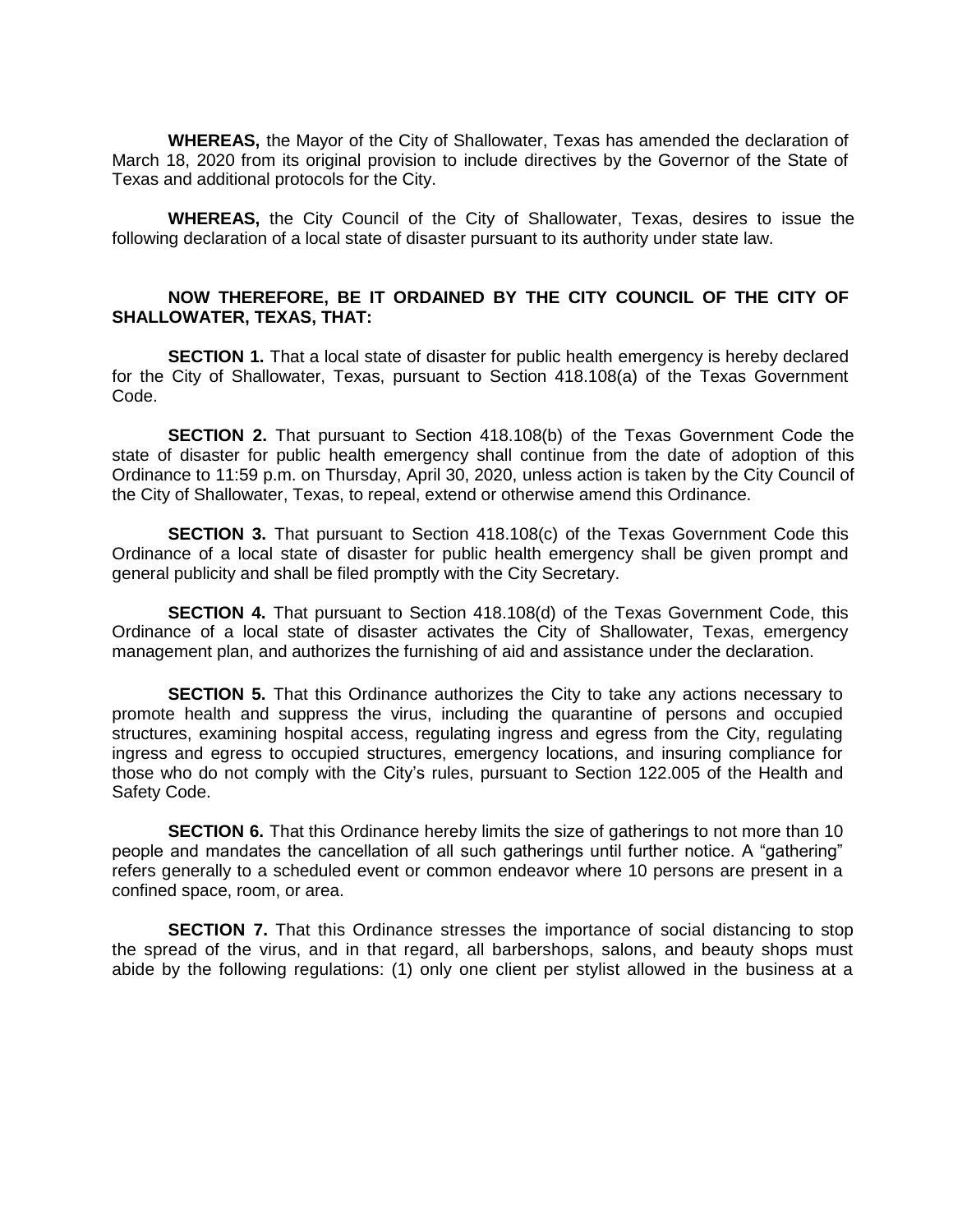time; (2) all services to be booked by appointment only (no walk-ins) and no client is allowed to wait in a waiting area; (3) commonly touched surfaces are to be sanitized after all services; (4) business is limited to existing clients; and (5) businesses are to utilize only existing employees/contractors.

**SECTION 8.** Pursuant to the Texas Health and Safety Code, Section 122.006, any individual adult or child having traveled to another country outside of the United States borders or has traveled via cruise ship, within the ten (10) days prior to this Ordinance and returning to the City of Shallowater, Texas, shall be quarantined at home for 14 days.

**SECTION 9.** Pursuant to Section 418.108(d) of the Texas Government Code, this Ordinance declaring a local state of disaster has resulted in the following:

- this declaration of a local state of disaster activates the City of Shallowater, Texas, emergency management plan and authorizes the furnishing of aid and assistance under the declaration.
- Shallowater Municipal Court is delaying all Court proceedings until April 30, 2020.
- All closures and cancellations will be reassessed and modified as conditions change.
- All in person City Council meetings are cancelled until further notice.
- All development applications are suspended until further notice.
- City offices will remain closed with very limited citizen traffic during normal operating hours, and for inquiries, please contact either the City Administrator or the City Secretary.

**SECTION 10.** Closures and cancellations referenced in this Ordinance may be extended. modified or revoked until the threat posed by COVID-19 has passed, as determined by the Mayor.

**SECTION 11.** The Mayor is granted the authority to direct non-emergency City personnel to work from home or to otherwise telecommute, as may be required, to mitigate community spread of COVID-19.

**SECTION 12.** In accordance with Texas Government Code §418.173, a person who knowingly or intentionally violates this Ordinance commits an offense, punishable by a fine up to \$1,000.00 or confinement in jail for a term that does not exceed 180 days.

**SECTION 13.** That this declaration hereby authorizes the use of all lawfully available enforcement tools.